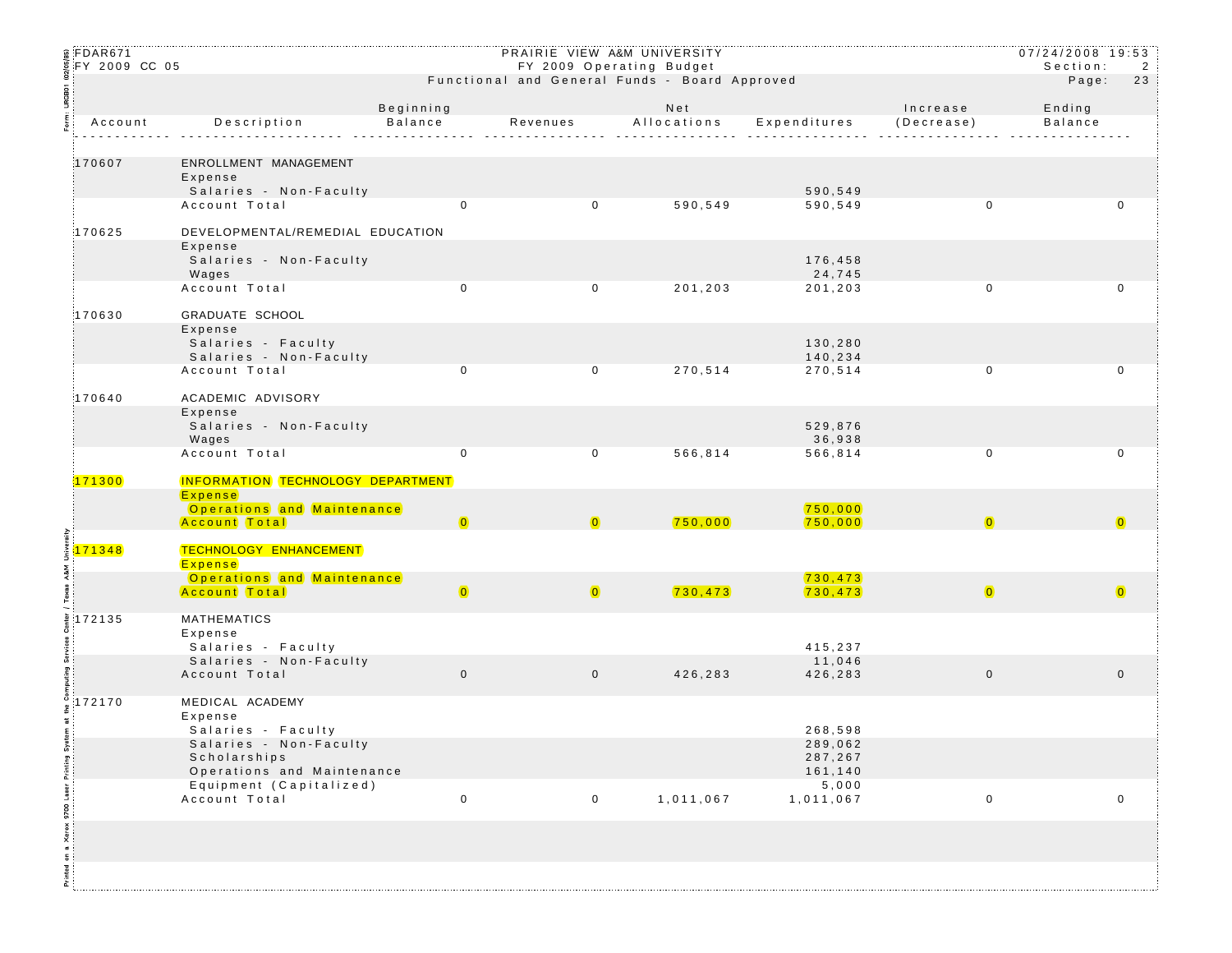| ន្ត FDAR671                  |                                                      |                                                                           |                | PRAIRIE VIEW A&M UNIVERSITY |                      |              | $07/24/2008$ 19:53<br>Section: |              |
|------------------------------|------------------------------------------------------|---------------------------------------------------------------------------|----------------|-----------------------------|----------------------|--------------|--------------------------------|--------------|
| <u>ຼ</u> ຶ FY 2009 CC 05     |                                                      | FY 2009 Operating Budget<br>Functional and General Funds - Board Approved |                |                             |                      |              |                                | 2<br>27      |
|                              |                                                      |                                                                           |                |                             |                      |              | Page:                          |              |
|                              |                                                      | Beginning                                                                 |                | Net                         |                      | Increase     | Ending                         |              |
| Account                      | Description                                          | Balance                                                                   |                | Revenues Allocations        | Expenditures         | (Decrease)   | Balance                        |              |
|                              |                                                      |                                                                           |                |                             |                      |              |                                |              |
| 180505                       | INSTIUTIONAL RESEARCH<br>Expense                     |                                                                           |                |                             |                      |              |                                |              |
|                              | Salaries - Non-Faculty                               |                                                                           |                |                             | 204,904              |              |                                |              |
|                              | Account Total                                        | $\mathbf 0$                                                               | $\mathbf 0$    | 204,904                     | 204,904              | $\mathbf 0$  |                                | 0            |
| 180605                       | ADMISSIONS AND RECORDS                               |                                                                           |                |                             |                      |              |                                |              |
|                              | Expense                                              |                                                                           |                |                             |                      |              |                                |              |
|                              | Salaries - Non-Faculty<br>Operations and Maintenance |                                                                           |                |                             | 490,471<br>49,186    |              |                                |              |
|                              | Account Total                                        | 0                                                                         | $\mathbf 0$    | 539,657                     | 539,657              | $\mathbf 0$  |                                | $\mathbf 0$  |
| 180608                       | RECRUITING AND RETENTION                             |                                                                           |                |                             |                      |              |                                |              |
|                              | Expense                                              |                                                                           |                |                             |                      |              |                                |              |
|                              | Salaries - Non-Faculty                               |                                                                           |                |                             | 41,826               |              |                                |              |
|                              | Wages<br>Account Total                               | $\mathbf{0}$                                                              | $\mathbf{0}$   | 45,751                      | 3,925<br>45,751      | $\mathbf 0$  |                                | 0            |
|                              |                                                      |                                                                           |                |                             |                      |              |                                |              |
| 180615                       | STUDENT FINANCIAL AID                                |                                                                           |                |                             |                      |              |                                |              |
|                              | Expense<br>Salaries - Non-Faculty                    |                                                                           |                |                             | 631,849              |              |                                |              |
|                              | Operations and Maintenance                           |                                                                           |                |                             | 77,313               |              |                                |              |
|                              | Account Total                                        | $\mathbf 0$                                                               | $\mathbf 0$    | 709,162                     | 709,162              | $\mathbf 0$  |                                | 0            |
|                              | 180630-00000 GRADUATE SCHOOL                         |                                                                           |                |                             |                      |              |                                |              |
|                              | Expense<br>Salaries - Non-Faculty                    |                                                                           |                |                             | 43,274               |              |                                |              |
|                              | Account Total                                        | $\mathbf 0$                                                               | $\overline{0}$ | 43,274                      | 43,274               | $\mathbf 0$  |                                | $\mathbf{0}$ |
|                              |                                                      |                                                                           |                |                             |                      |              |                                |              |
| 180800                       | RESEARCH AND DEVELOPMENT<br>Expense                  |                                                                           |                |                             |                      |              |                                |              |
| ABM                          | Salaries - Non-Faculty                               |                                                                           |                |                             | 181,689              |              |                                |              |
|                              | Operations and Maintenance<br>Account Total          | $\mathbf 0$                                                               | $\overline{0}$ | 186,689                     | 5,000<br>186,689     | $\mathbf 0$  |                                | $\mathbf{0}$ |
|                              |                                                      |                                                                           |                |                             |                      |              |                                |              |
| 181210                       | SYSTEM SUPPORT - FAMIS                               |                                                                           |                |                             |                      |              |                                |              |
|                              | Expense<br>Operations and Maintenance                |                                                                           |                |                             | 110,022              |              |                                |              |
|                              | Account Total                                        | $\mathbf 0$                                                               | $\overline{0}$ | 110,022                     | 110,022              | $\mathbf{0}$ |                                | $\mathbf 0$  |
| 81220                        | SYSTEM SUPPORT - TTVN                                |                                                                           |                |                             |                      |              |                                |              |
| ã.                           | Expense                                              |                                                                           |                |                             |                      |              |                                |              |
| E.                           | Operations and Maintenance<br>Account Total          |                                                                           |                | 294, 225                    | 294, 225<br>294, 225 |              |                                |              |
|                              |                                                      |                                                                           |                |                             |                      |              |                                |              |
| $\frac{1}{2}$ 181250         | <b>SYSTEM SUPPORT</b>                                |                                                                           |                |                             |                      |              |                                |              |
|                              | Expense<br>Operations and Maintenance                |                                                                           |                |                             | 549,000              |              |                                |              |
|                              | Account Total                                        | $\pmb{0}$                                                                 | $\mathbf 0$    | 549,000                     | 549,000              | $\mathbf 0$  |                                | 0            |
|                              |                                                      |                                                                           |                |                             |                      |              |                                |              |
| Printed on a Xerox 9700 Lase |                                                      |                                                                           |                |                             |                      |              |                                |              |
|                              |                                                      |                                                                           |                |                             |                      |              |                                |              |
|                              |                                                      |                                                                           |                |                             |                      |              |                                |              |